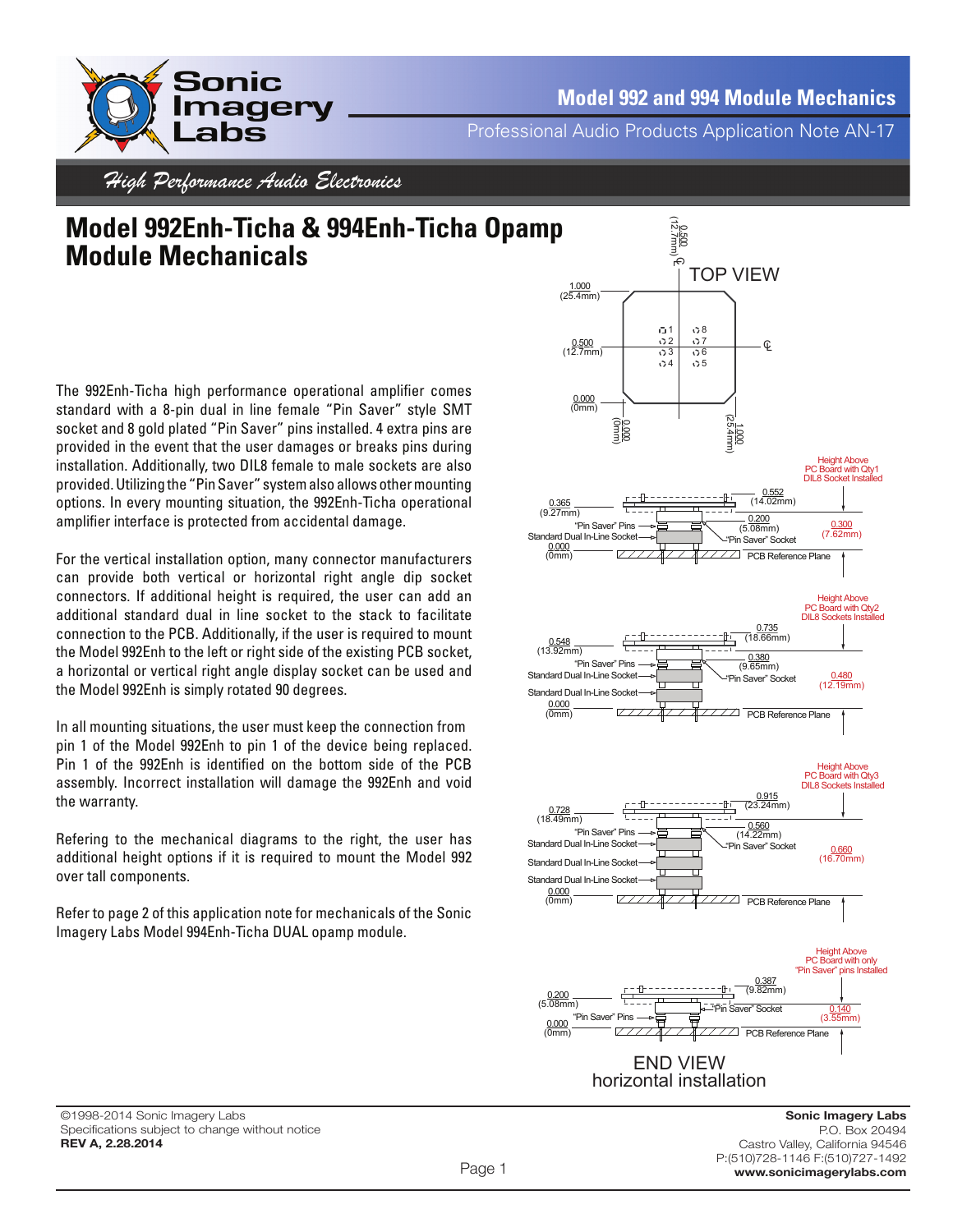

**Model 992 and 994 Module Mechanics**

Professional Audio Products Application Note AN-17

High Performance Audio Electronics

## **Model 992Enh-Ticha & 994Enh-Ticha Opamp Module Mechanicals**

The 994Enh-Ticha high performance operational amplifier comes standard with a 8-pin dual in line female "Pin Saver" style SMT socket and 8 gold plated "Pin Saver" pins installed. 4 extra pins are provided in the event that the user damages or breaks pins during installation. Additionally, two DIL8 female to male sockets are also provided. Utilizing the "Pin Saver" system also allows other mounting options. In every mounting situation, the 994Enh-Ticha operational amplifier interface is protected from accidental damage.

For the vertical installation option, many connector manufacturers can provide both vertical or horizontal right angle dip socket connectors. If additional height is required, the user can add an additional standard dual in line socket to the stack to facilitate connection to the PCB. Additionally, if the user is required to mount the Model 994Enh to the left or right side of the existing PCB socket, a horizontal or vertical right angle display socket can be used and the Model 994Enh is simply rotated 90 degrees.

In all mounting situations, the user must keep the connection from pin 1 of the Model 994Enh to pin 1 of the device being replaced. Pin 1 of the 994Enh is identified on the bottom side of the PCB assembly. Incorrect installation will damage the 994Enh and void the warranty.

Refering to the mechanical diagrams to the right, the user has additional height options if it is required to mount the Model 994 over tall components.



©1998-2014 Sonic Imagery Labs Specifications subject to change without notice **REV A, 2.28.2014**

**Sonic Imagery Labs** P.O. Box 20494 Castro Valley, California 94546 P:(510)728-1146 F:(510)727-1492 **www.sonicimagerylabs.com**